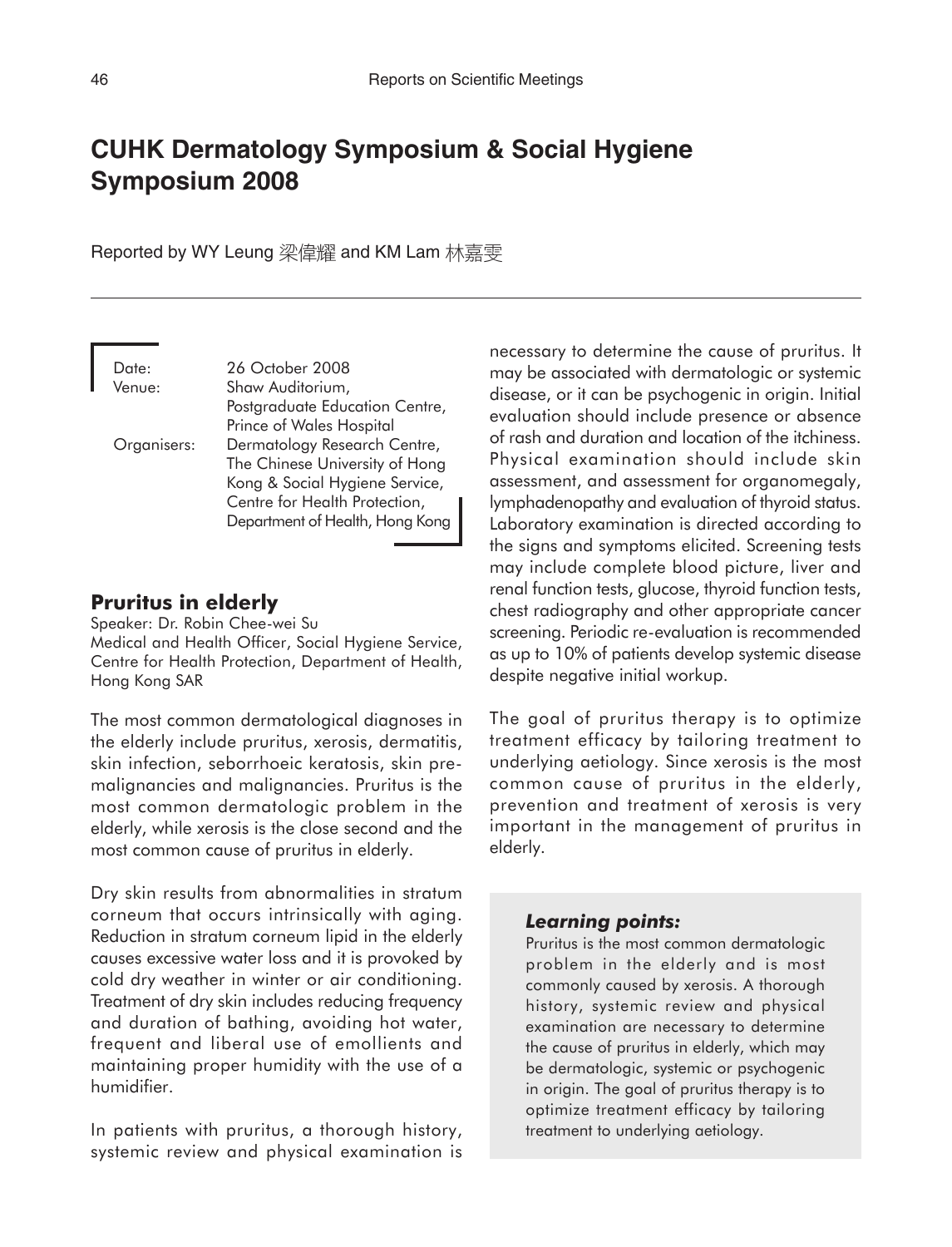# **Common skin infections in elderly**

Speaker: Dr. Kwok-hung Yeung

Medical and Health Officer, Social Hygiene Service, Centre for Health Protection, Department of Health, Hong Kong SAR

Aging of the skin is a gradual process of progressive degeneration in organ functioning and reserve which makes the elderly more prone to infectious diseases. Common co-morbidities in the elderly like diabetes, peripheral vascular disease, decline in socio-economic status and dementia also contribute to the increased incidence of these infectious diseases.

The speaker discussed briefly some common and important infections and their management in the elderly, including viral infection, bacterial infection, fungal infection and arthropod infestation. The common presentations, epidemiology and management of herpes zoster, cellulitis, necrotizing fasciitis, onychomycosis, tinea pedis, scabies and myiasis like *Chrysomya bezzianna* were discussed. Because clinical presentation in the elderly may initially be non-specific and often less florid with fewer symptoms than in younger persons, the speaker thus concluded that a high index of suspicion is required to reach the definite diagnosis in elderly.

# *Learning points:*

Skin and soft tissue infections are quite common in elderly people. A number of special conditions and circumstances need to be considered in the diagnosis including viral, bacterial and fungal infections, and arthropod infestation. A high index of suspicion is required to make a definitive diagnosis in the elderly due to the less florid and non-specific presentations in this population.

# **Nosocomial scabies**

Speaker: Professor Mamie Hui Associate Professor, Department of Microbiology, The Chinese University of Hong Kong, Hong Kong

Scabies is a common ectoparasitic infestation caused by *Sarcoptes Scabiei*, which burrows through the epidermis and lays its eggs. Transmission is through skin-to-skin contact, affecting sexual partners or those with close contact. In recent years, nosocomial scabies is being increasingly recognized. The potential contributory factors for nosocomial spread are: delayed diagnosis due to atypical presentation, prolonged duration of incubation of 4 to 6 weeks, lack of clinical suspicion and diagnostic support, overcrowded wards and nursing homes, lack of nursing and other supportive manpower. Early recognition of the disease is of utmost importance in preventing the disease from spreading. This is achieved through education of the health care worker, high index of suspicion, readily available tests and availability of anti-scabetic agents. Treatments of scabies include topical benzyl benzoate, lindane, malathion, permethrin or oral ivermectin. Family members and close contacts should also be treated irrespective of the symptoms to prevent reinfestation.

In the event of a nosocomial outbreak, apart from timely management of the source patient, tracing and empirical treatment of contacts, strict infection control measures, monitoring of the outcome of treatment, and restriction on the number of exposed staffs are important means to interrupt the outbreak. Treatment response should be monitored and retreatment may be applied whenever necessary.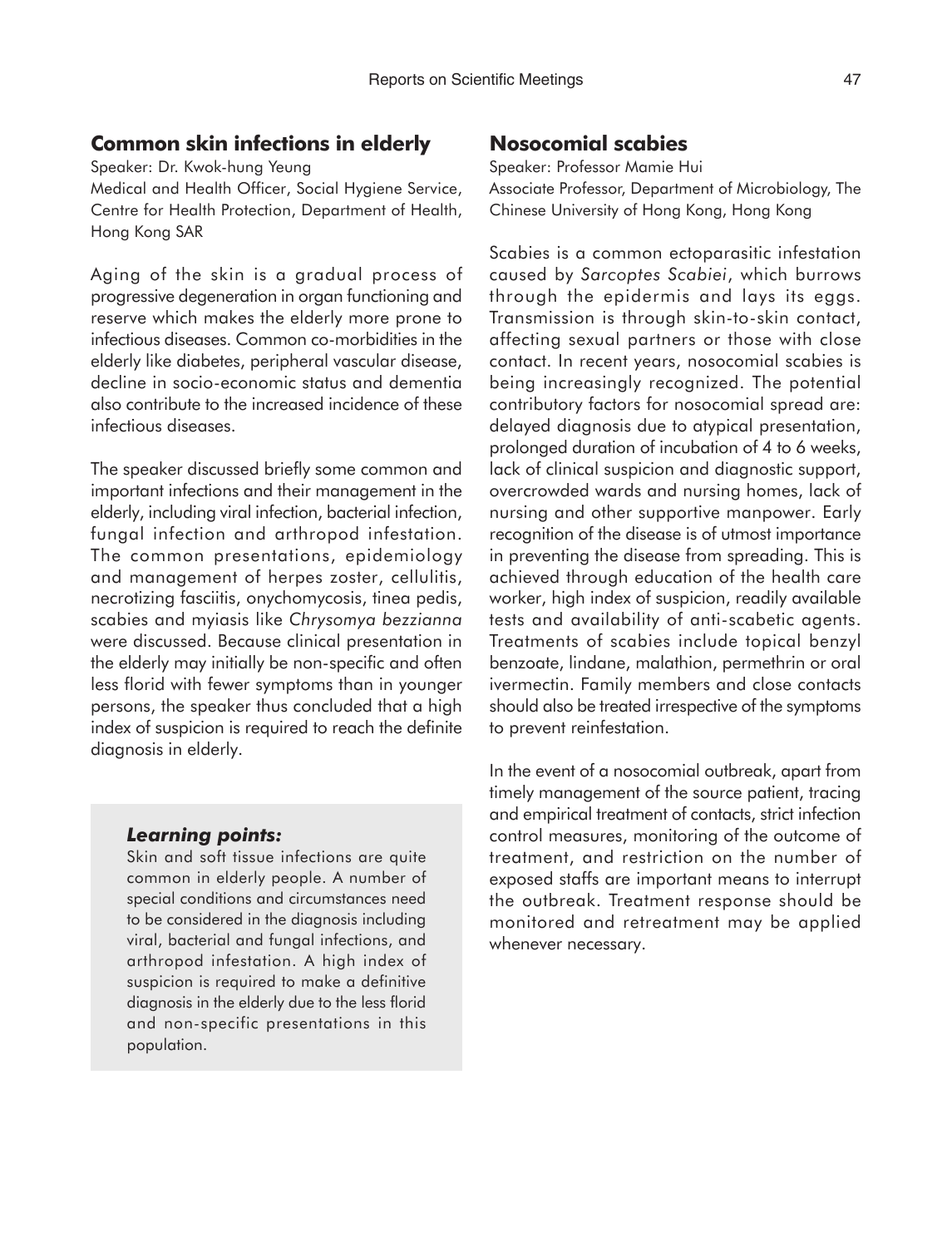### *Learning points:*

Early recognition of the disease is of utmost importance in preventing the disease from spreading. This is achieved through health care worker education, maintaining a high index of suspicion and readily available tests. Apart from management of the source patient, tracing of contacts and empirical treatment of them, strict infection control measures and restriction on the number of exposed staffs are important means to interrupt the outbreak.

# **Prevention and management of pressure ulcers**

Speaker: Mr. Tak-ki Chung

Nurse Specialist, Department of Medicine and Geriatrics, Shatin Hospital, Hong Kong SAR

Pressure ulcer remains a significant problem even though they are largely preventable. There are 3 major contributing factors for pressure ulcers, namely pressure, friction and shearing force. To minimize the damage of pressure ulcers, management should be directed at relieving pressure, reducing the duration of applied pressure and optimizing the skin's ability to tolerate pressure. Positioning and turning have been considered a reliable and cheap technique in reducing pressure, but the optimum frequency of turning has not been established.

Because of the risk of colonization with bacteria, adequate cleansing and debridement of pressure ulcers are required to prevent infection. Sharp debridement is a rapid way of removing devitalized tissue. To optimize pressure ulcer management, continuous quality improvement and education programs should be promoted to all levels of health care providers, to patients and their care providers to enhance quality wound care.

#### *Learning points:*

Pressure ulcers are largely preventable. The 3 major contributing factors include pressure, friction and shearing force. Relieving pressure and reducing the duration of applied pressure is necessary to minimize the pressure ulcer. Positioning and turning remains a reliable and cheap technique in reducing pressure ulcers.

# **Genetic predisposition to psoriasis**

Speaker: Professor Nelson LS Tang Professor, Department of Chemical Pathology, The Chinese University of Hong Kong, Hong Kong SAR

Psoriasis is a common inflammatory dermatosis affecting up to 2% of the general population. A strong role of genetic predisposition in its aetiology has been confirmed by recent linkage studies and twin studies. It is commonly recognized that familial disease inherited in a Mendelian fashion only accounts for a minority of patients with common disease, whereas the remaining cases that are labeled as sporadic cases, are under influence of both environmental and other genetic risk factors.

Recently, the completion of the international HapMap project provided huge amount of population genetic data that not only facilitated but also revolutionized genetic study of common diseases. The second breakthrough happened in 2007 when a large-scale genome-wide association study involving 14000 patients of seven diseases was published (Wellcome Trust Case Control Consortium 2007). Hundreds of thousands of genetic variations were analyzed in each patient and the distributions were compared to that of 4000 controls. Although psoriasis was not included in this project, a new era of genetics of psoriasis is expected because psoriasis was targeted by other similar project.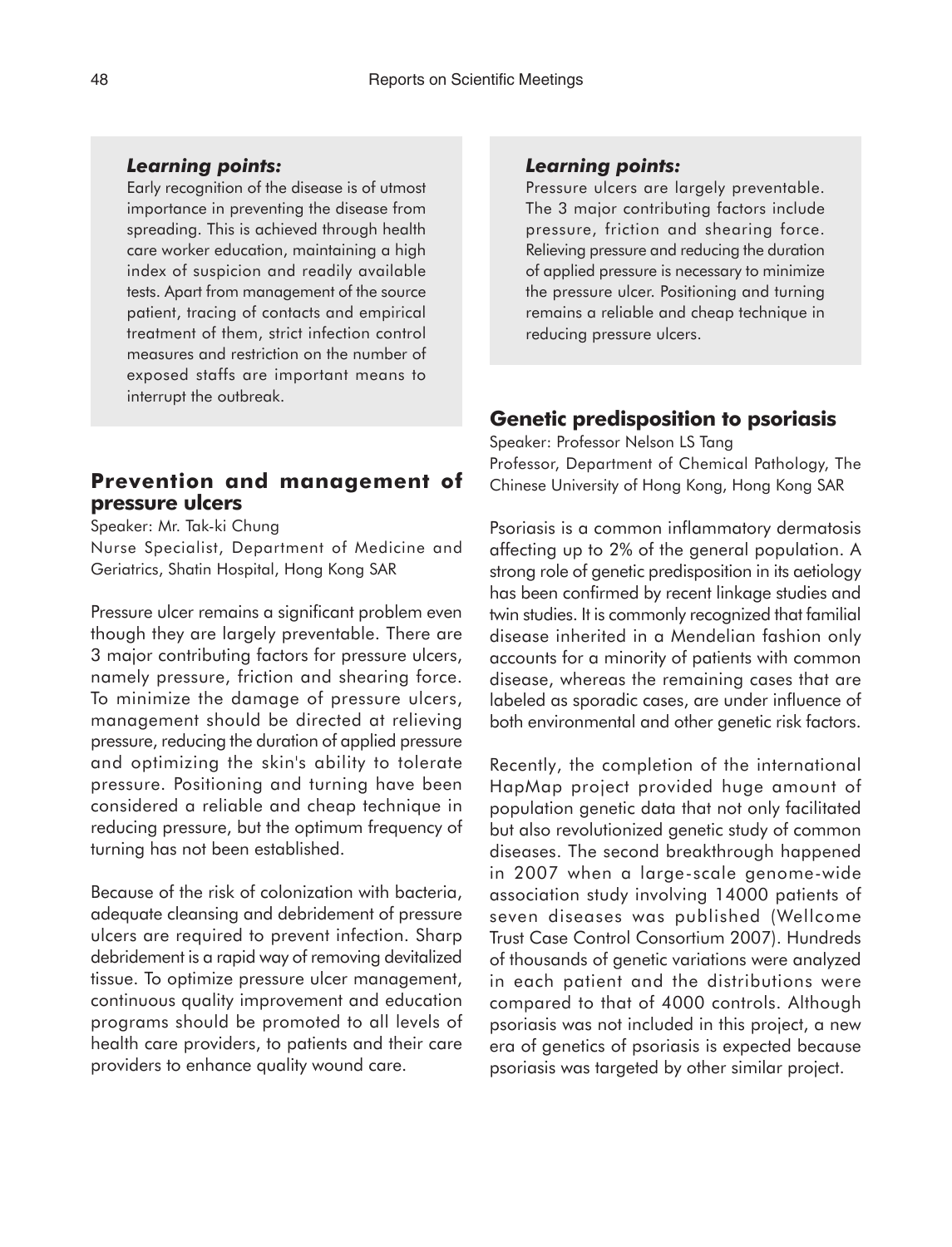#### *Learning points:*

Psoriasis is a common inflammatory dermatosis and a strong role of genetic predisposition in its etiology has been confirmed. The completion of the international HapMap project revolutionized genetic study of common diseases and a new era of genetics of psoriasis is expected because psoriasis was targeted by other similar project.

### **Use of biologics in psoriasis**

Speaker: Dr. Cham-fai Lai Specialist in Dermatology & Venereology, Private Practice, Hong Kong SAR

Biologic agents are proteins that can be extracted or produced by recombinant DNA technology from living materials and possess pharmaceutical activities. Biologic agents work by targeting activated T-cells and cytokines that are essential for the inflammatory cascade and they have become more commonly used in treatment of psoriasis.

The speaker discussed several FDA approved biological agents like efalizumab, alefacept (which is not available in Hong Kong), etanercept, infliximab and adalimumab. The efficacy, mechanisms, monitoring measures and possible adverse effects of these biologic agents were discussed. The speaker concluded that the treatment of psoriasis by biologic agents should be individualized, and the possible side effects and the expected efficacy should be discussed before commencement.

#### *Learning points:*

The biologics significantly reduce symptoms of psoriasis, providing rapid and sustained improvement, but it usually takes several weeks to work. The unknown safety of longterm treatment with some biologics should be addressed and these medicines probably will have to be taken for long periods of time.

# **Scalp psoriasis: Challenging task in management**

Speaker: Dr. Ka-lam Hau Specialist in Dermatology & Venereology, Private Practice, Hong Kong SAR

Scalp psoriasis is a frequently occurring condition affecting approximately 2% of the Western population. The scalp is the most common site of disease involved at the onset and throughout the course of psoriasis.

Treatment of psoriasis includes phototherapy, systemic and topical therapies and a combination of these treatments. Topical treatment still plays a very important role in treatment of scalp psoriasis despite the availability of systemic agents and biologics. Scalp psoriasis can be one of the most frustrating forms of psoriasis because of its inaccessibility. The most important active ingredients available for scalp psoriasis are topical corticosteroids. Vitamin D3 derivatives and coal tar are also commonly used. However, the inconvenience associated with the application of above treatments results in decreased patient compliance. The speaker presented the results of a multi-centre randomized control study regarding the use of a novel formulation of clobetasol propionate 0.05% shampoo in patients with moderate to severe scalp psoriasis, which showed a significant reduction in erythema, scaling and plaques. The speaker concluded that clobetasol propionate 0.05% shampoo is effective and can be conveniently used in patients with moderate to severe scalp psoriasis.

#### *Learning points:*

Scalp psoriasis can be one of the most frustrating forms of psoriasis because of its inaccessibility. Despite the availability of many systemic agents and biologics, topical treatment still plays a very important role in treatment of scalp psoriasis. The result of a study of clobetasol propionate 0.05% shampoo in patients with moderate to severe scalp psoriasis suggests that it is effective and can be conveniently used in these patients.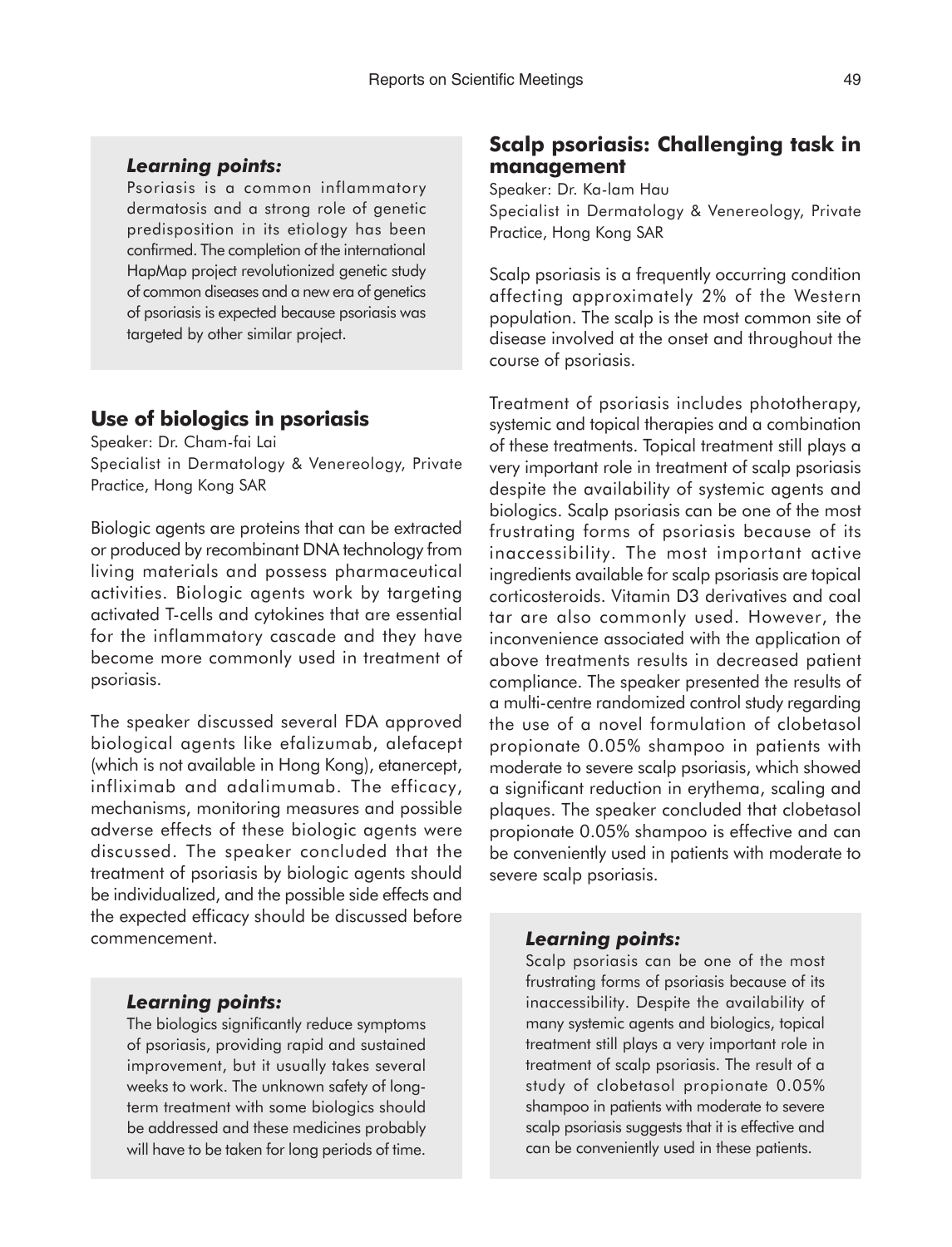### **Aesthetic rhinoplasty**

### Speaker: Professor Terry CW Hung

Clinical Assistant Professor, Department of Otorhinolaryngology, Head and Neck Surgery, The Chinese University of Hong Kong, Hong Kong SAR

Rhinoplasty has evolved over the past several decades into an art and a science, incorporating the principles of nasal function, cartilage preservation, long-term support, and natural aesthetics. There is an ever-evolving demand on the aesthetic aspects of rhinoplasty as a result of changing perceptions of beauty. Not uncommonly, patients seek rhinoplasty to achieve a symmetric and straight nose by changing their nasal profile and nasal tip forms. To correct a deviated nose, a rhinoplastic surgeon has to perform medial and lateral osteotomies. Simple rasping may be sufficient for small humps, whereas the large humps would require osteotome for its removal. A spreader graft may sometimes need to be inserted to correct the mid-third deviation. For the under-projected and over-projected nasal tip, they can be corrected by caudal septal extension graft. Excessive alar flare can be corrected by alar base resection.

### *Learning points:*

Each patient who seeks rhinoplasty should be addressed on an individual basis and they need to have realistic expectations before proceeding to surgery.

### **New concepts in the management of keloid scar**

#### Speaker: Professor Andrew Burd

Clinical Professor, Division of Plastic, Reconstructive and Aesthetic Surgery, Department of Surgery, The Chinese University of Hong Kong, Hong Kong SAR

Keloids vary in their aetiology, severity and their response to treatment; therefore it is not surprising that the evidence for the management of keloid scars is poor because of its heterogenous pathology. In the talk, the speaker recommended

the use of the terms "hypertrophic response" and "keloid diathesis or disposition" because of the significant immunohistochemical and morphologic differences between the two entities and the significant heterogeneity within each type. Recent findings have shown that different molecular profiles in terms of expression of apoptosis related genes may co-exist in same patient and therefore further work is required to unravel the fundamental biological process in abnormal scarring. Of recent interest is the work from Shanghai, which describes a novel ultra-low dose cytotoxic approach to keloid scarring that may induce fibroblast apoptosis rather than necrosis. The speaker has demonstrated similar effect by using laser in his study. Finally, the speaker raised the possibility of using keratinocyte induced re-programming of keloid fibroblast in scar management and such re-programming may be possible using nonantigenic allogenic stem cell sources.

#### *Learning points:*

Keloid scar management is not easy because keloids vary in their aetiology, severity and their response to treatment. The speaker has suggested the use of term "hypertrophic response" and "keloid diathesis or disposition" in scar management and highlighted the possibility of keratinocyte induced re-programming of keloid fibroblast and fibroblast apoptosis induction in scar management in future.

### **Non-gonococcal urethritis**

Speaker: Professor Mamie Hui

Associate Professor, Department of Microbiology, The Chinese University of Hong Kong, Hong Kong SAR

In the clinical context of sexually transmitted disease, acute urethritis is categorized in two groups namely gonococcal urethritis, which is caused by *Neisseria gonorrhoeae*, and nongonococcal urethritis (NGU), which is caused by "fastidious" organisms including *Chlamydia trachomatis, Mycoplasma hominis, Mycoplasma*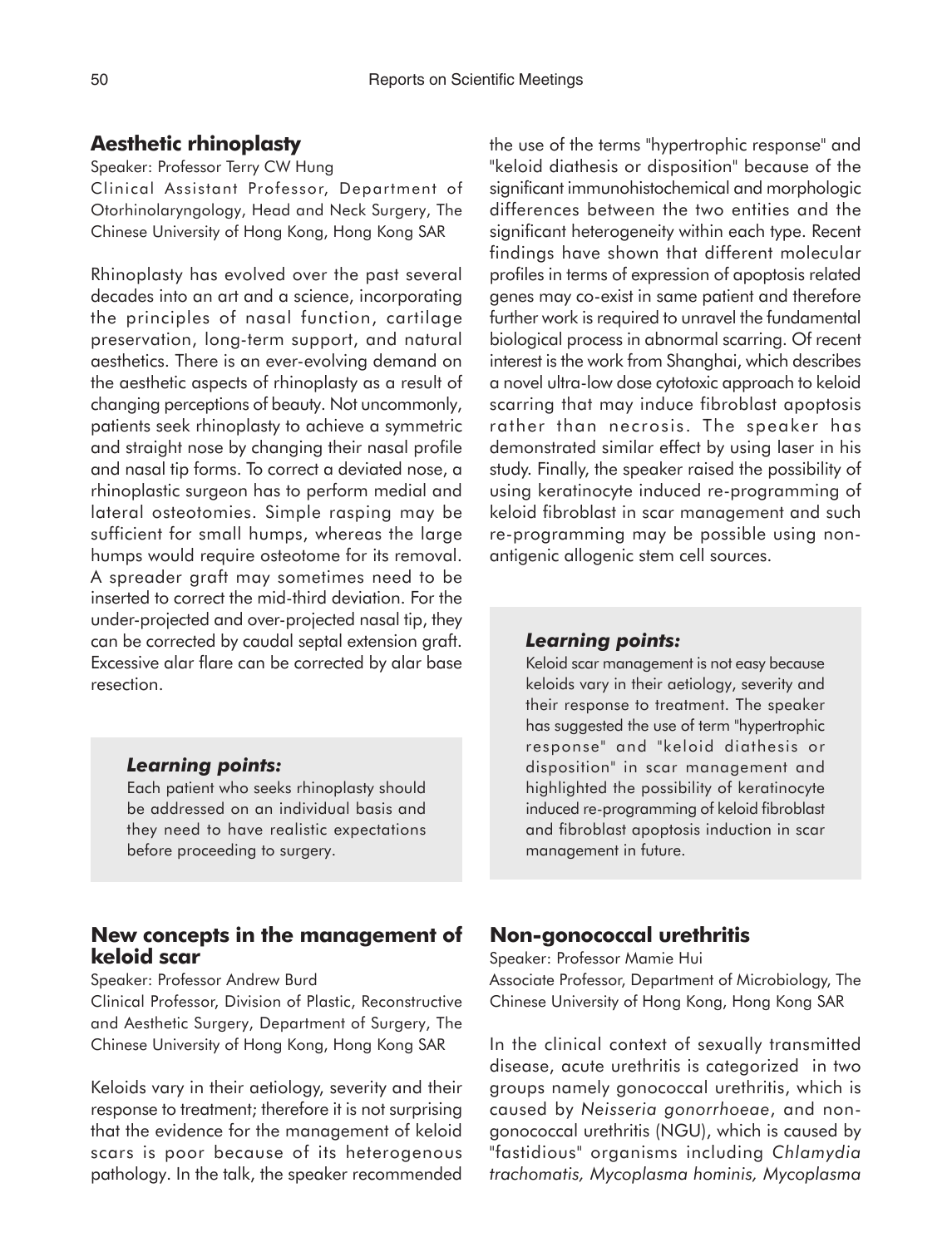*genitalium, Ureaplasma urealyticum*. Gonococci can be visualized under microscopy after Gram's stain as Gram negative diplococci. Treatment can thus be started empirically after microscopic examination. On the other hand, for NGU, pathogens such as those from the family *Mycoplasmataceae* are difficult to be cultured *in vitro*, making the choice of antibiotic more difficult. Empirical treatment is often based on experience from other countries rather than from local sensitivity pattern. Recently, the advent of molecular techniques has improved our understanding of these organisms. In particularly, *Mycoplasmataceae* have been advocated as potential flora of the genital tract, although the prevalence appears to be low. It is estimated that 10 to 15% of NGU patients were positive for mycoplasma and/or ureaplasma. Co-infection with several of these atypical organisms is now beginning to unwind. The commercialization of microculture techniques now also allows culturing and detection of drug resistance to doxycycline, tetracycline, ofloxacin, ciprofloxacin, azithromycin, and erythromycin in a convenient way. Employment of such techniques would allow elucidation of the prevalence and antibiotic resistance of these organisms. Surveillance for the presence of these organisms, together with antibiotic susceptibility patterns, could have an impact on empirical antimicrobial use in NGU. It will be most desirable to have effective antimicrobial therapy that can target for all potential co-infections in NGU.

#### *Learning points:*

NGU is a commonly encountered health problem. Detection of the causative agents is difficult. Nowadays, the advent of molecular techniques has improved our understanding of these organisms. Commercial availability of the microculture techniques now also allows culturing and detection of drug resistance against various antibiotics.

# **Human papillomavirus and cervical intraepithelial neoplasia**

Speaker: Dr. Tak-hong Cheung

Consultant, Department of Obstetrics and Gynaecology, The Chinese University of Hong Kong, Hong Kong SAR

Human papillomavirus (HPV) infection is a DNA virus with less than 8000 nucleotides and over 100 types have been identified. It is tightly related to the development of cervical cancer, which is the second most common malignancy in the world. Forty types of HPV can be found in the genital tract. Sixteen of them are considered high-risk subtypes (HR-HPV) because their E6 and E7 protein can effectively block the p53 and Retinoblastoma gene function; and promote cancer development.

Pap smear (PS) has been used extensively to screen for precancerous cervical lesions, namely cervical intraepithelial neoplasia (CIN) II/III so that they can be removed to prevent subsequent cancer development. Owing to its sensitivity, regular Pap smear albeit effectively excluding women at higher risk of carrying CIN II/III lesions, but because of its specificity, the final diagnosis in many Pap smear positive cases rely on histological confirmation by colposcopic-guided biopsy. There is no dispute that colposcopic examination is indicated in patients with significant PS abnormality. The huge patient load attributable to an estimated 4% of patients with atypical squamous cell changes of undetermined significance (ASCUS) and 2% of patients with low grade squamous intraepithelial lesion (LGSIL) poses tremendous pressure to colposcopy services. In addition, the sensitivity of colposcopic examination is only moderate, and up to a third of CIN II/III lesions may be missed during a single examination. Post-colposcopy surveillance is therefore crucial in picking up the missed lesions. The American Society of Colposcopy and Cervical Pathology has issued a consensus guideline to address how PS and colposcopy could complement each other to prevent cervical cancer in 2006. Limiting the use of PS in adolescents below the age of 20 and conservative management of CIN in young women have been emphasized to avoid over-treatment and to minimize the potential negative impact on future pregnancies.